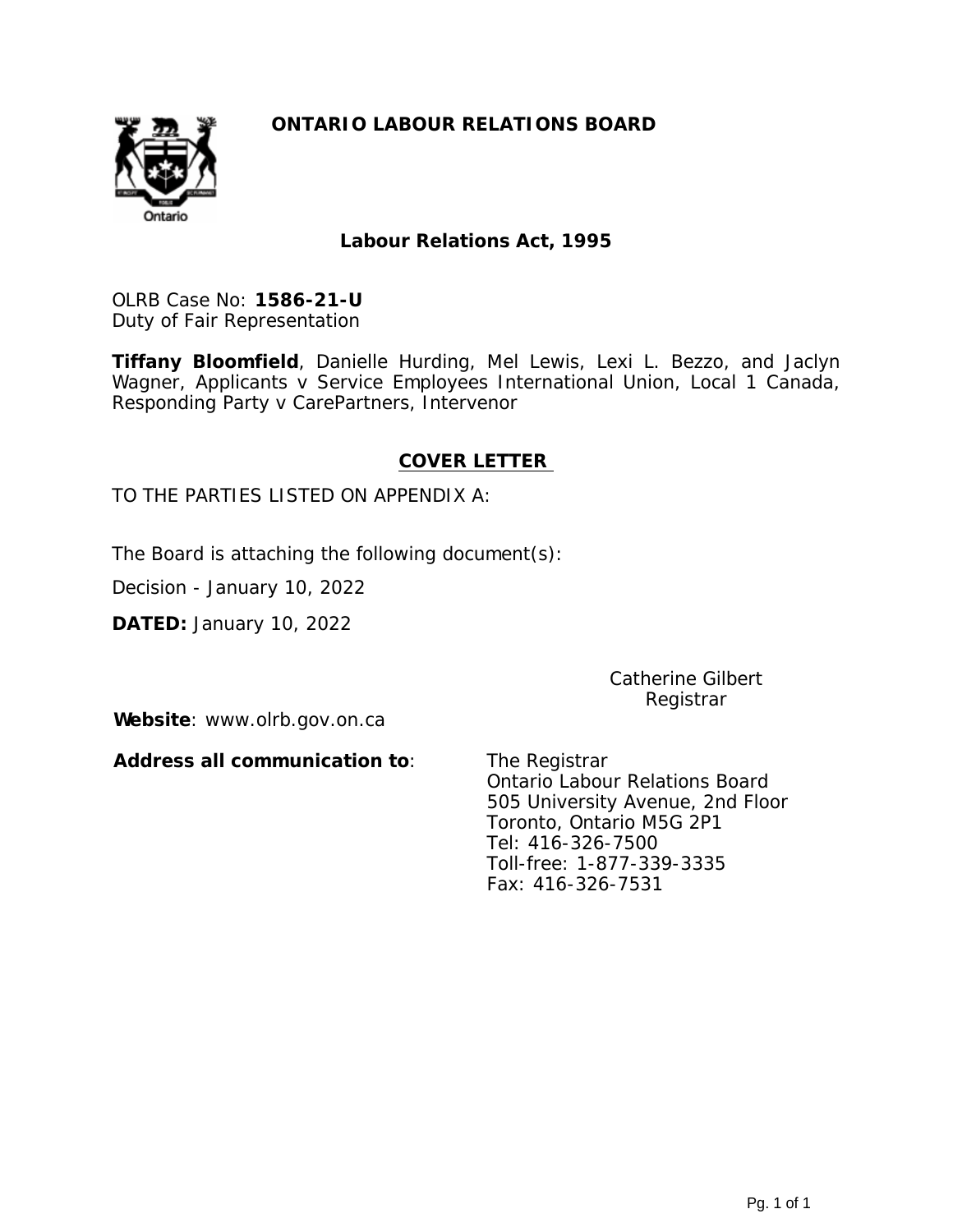

## **ONTARIO LABOUR RELATIONS BOARD**

#### OLRB Case No: **1586-21-U**

**Tiffany Bloomfield**, Danielle Hurding, Mel Lewis, Lexi L. Bezzo, and Jaclyn Wagner, Applicants v Service Employees International Union, Local 1 Canada, Responding Party v CarePartners, Intervenor

**BEFORE:** Lindsay Lawrence, Vice-Chair

**APPEARANCES:** Tiffany Bloomfield, Lexi Bezzo, Danielle Hurding, Mel Lewis for the applicants; Sukhmani Virdi and Judy Dearden for the responding party; Donna Walrond and Kristin Oster for the intervenor

## **DECISION OF THE BOARD:** January 10, 2022

1. This is an application filed under section 96 of the *Labour Relations Act, 1995*, S.O. 1995, c.1, as amended (the "Act"). The applicants allege that the responding party, Service Employees International Union, Local 1 Canada (the "union") breached its duty of fair representation in respect of their employment with the intervenor, CarePartners (the "employer").

2. The union and the employer requested that the Board dismiss this application without holding a hearing, among other reasons, on the basis that the application does not disclose a *prima facie* case, i.e., does not disclose a breach of the Act even if all of the facts alleged by the applicants are true.

3. The Board held a consultation on January 5, 2022. The parties were advised, by way of a decision dated December 14, 2021, to come to the consultation prepared to make submissions on the request to dismiss this application for failure to disclose a *prima facie* case. They were also advised to consult Information Bulletins 11 and 12 as well as the recent decisions posted on the Board's website.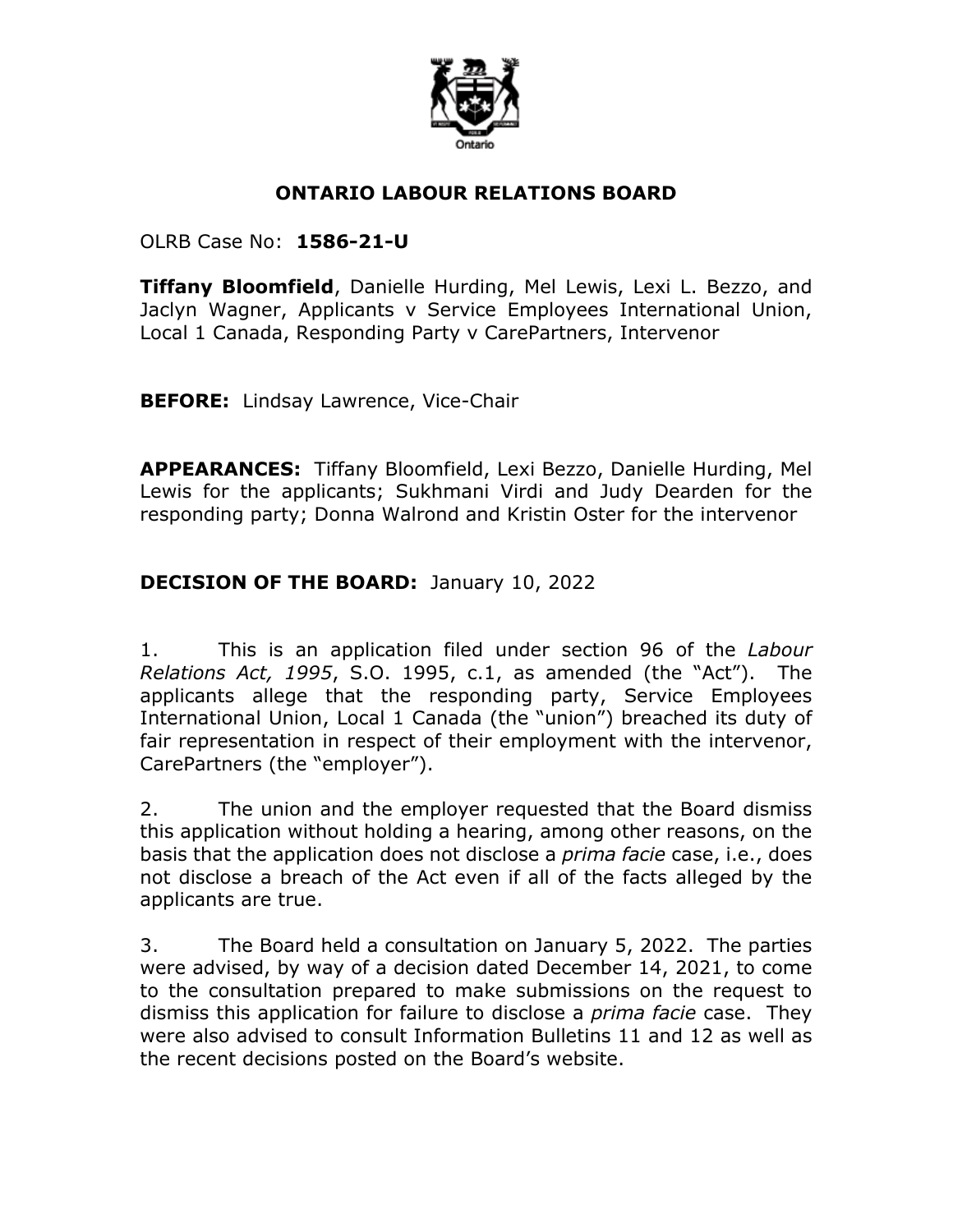4. For the reasons set out below, the applicants have not established a *prima facie* case of a breach of the Act and the application is dismissed. Fundamentally, the applicants are unhappy about the employer's COVID-19 vaccination policy and are unhappy that the union has not insulated them from their decision to remain unvaccinated. This does not make out a breach of the duty of fair representation.

# **Attendance at the Consultation**

5. One of the applicants, Jaclyn Wagner, did not attend the consultation. The employer advised that Ms. Wagner was at work and had not been placed on unpaid leave. The applicants in attendance at the consultation agreed that Ms. Wagner was at work and indicated that they did not believe she was pursuing this application. Given Ms. Wagner's non-attendance at the consultation, and the information from the parties, the Board proceeded in her absence. The consultation began at around 9:30 a.m. and ended around 11 a.m. The conclusions below apply to Ms. Wagner who, in her absence, presented no contrary facts or evidence.

## **Facts**

6. For the purposes of a *prima facie* case determination, the Board relies upon the facts as set out by the applicants and assumes those facts to be true and provable. However, as confirmed by the parties at the consultation, the pertinent underlying facts are not in any event in dispute. The facts recited below were either set out in the applicants' pleadings or agreed by the parties at the consultation to be accurate.

7. The employer provides home healthcare services. All of the applicants are employed as Personal Support Workers.

8. In the fall of 2021, the employer introduced a COVID-19 vaccination policy, which required employees to be fully vaccinated by no later than November 30, 2021. An allowance was subsequently made for employees to continue working into January 2022, if they had received one dose of the vaccine by November 29, 2021 and attested that they would receive a second dose by January 19, 2022.

9. Following the release of the policy, the union advised its membership that it had sought legal advice on the employer's policy and that the advice was clear: "given the current state of the law and the unprecedented challenges of COVID-19, mandatory vaccination policies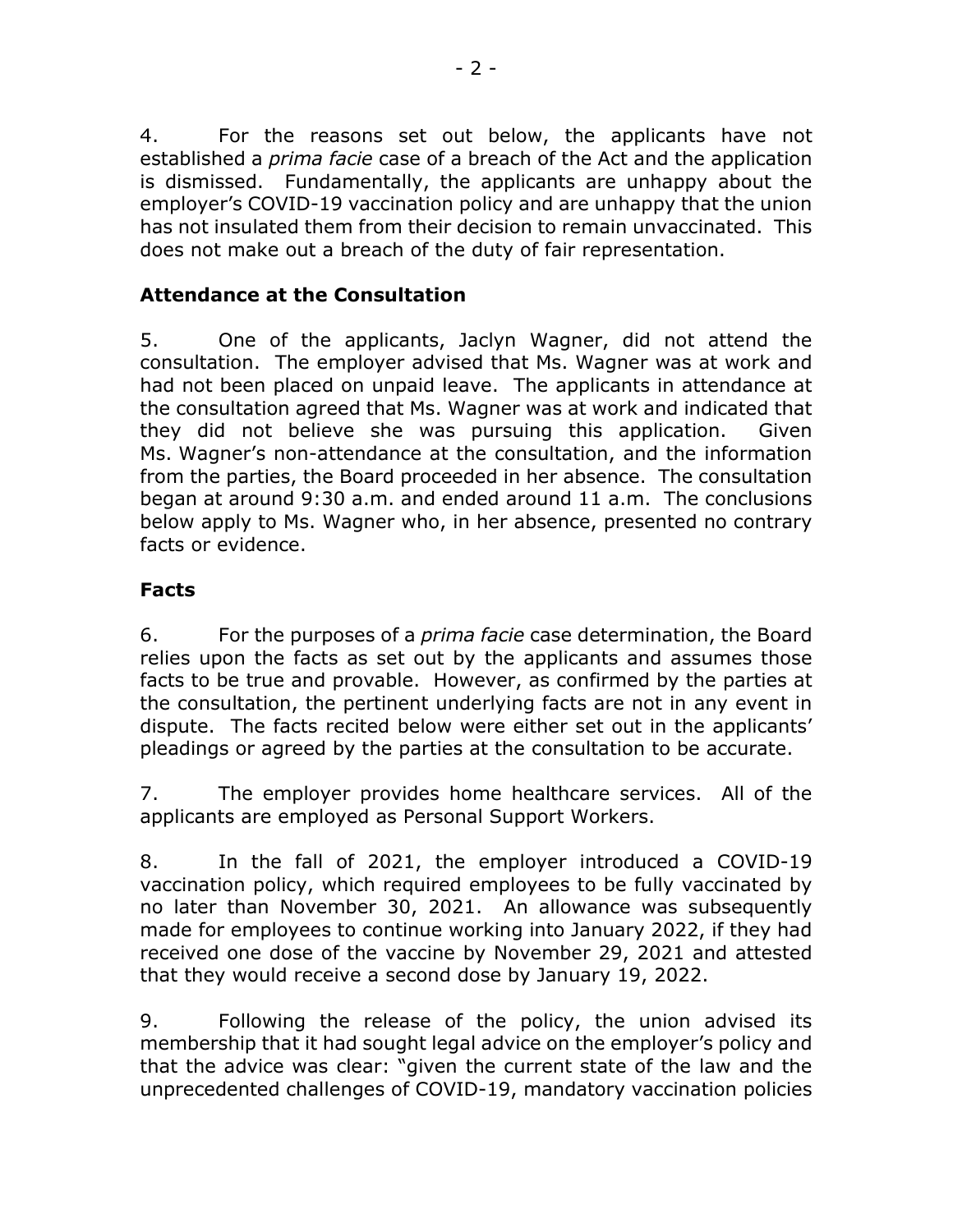will most likely be upheld." The union advised that a grievance could be filed which would be held in abeyance "pending case law". The union warned that such grievances were unlikely to succeed, and that absent a valid exemption, employees who refused to be vaccinated risked discipline or dismissal. The union's position as described in this paragraph was set out explicitly in an email attached to the application. At the consultation, the applicants confirmed that, whether or not they had received the particular email, they had received this message from the union and understood it to be the union's position.

10. This application was filed on November 24, 2021. At the time the application was filed, the applicants anticipated being, but had not yet been, placed on unpaid leave.

11. As a result of the application of the policy, on November 30, 2021, Tiffany Bloomfield, Danielle Hurding and Lexi Bezzo were placed on unpaid leave. The policy states that non-compliant employees will be "managed accordingly, including but not limited to, being placed on an unpaid leave of absence." As of the date of the consultation, these applicants remained on unpaid leave.

12. On November 30, 2021, the union filed a group grievance on behalf of several individuals including Ms. Bloomfield, Ms. Hurding and Ms. Bezzo. The grievance is proceeding through the steps of the grievance procedure with the scheduling of a Step 2 meeting.

13. Mel Lewis has been on a leave of absence since October 2021, which is unrelated to the application of the policy and for an indeterminate period. The policy has not yet been applied to her.

## **The duty of fair representation**

14. Section 74 provides:

A trade union or council of trade unions, so long as it continues to be entitled to represent employees in a bargaining unit, shall not act in a manner that is arbitrary, discriminatory or in bad faith in the representation of any of the employees in the unit, whether or not members of the trade union or of any constituent union of the council of trade unions, as the case may be.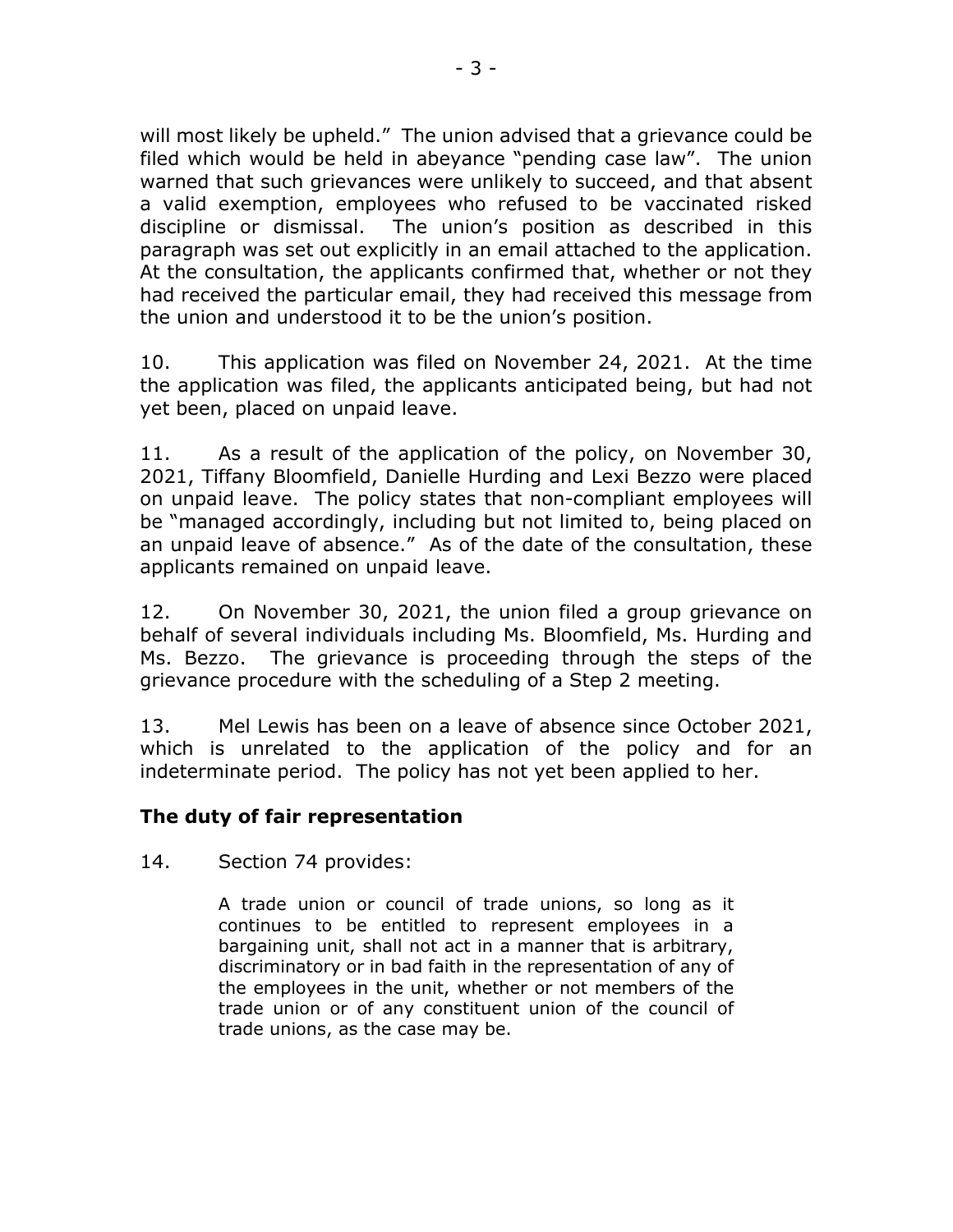15. The Board defined "arbitrary", "discriminatory" and "in bad faith" as follows in the often cited *Chrysler Canada Ltd.*, [1997] O.L.R.D. No. 2605, at para. 37:

- a) "arbitrary" means conduct which is capricious, implausible or unreasonable, often demonstrated by a consideration of irrelevant factors or a failure to consider all the relevant factors;
- b) "discriminatory" is broadly defined to include situations in which a trade union distinguishes between or treats employees differently without a cogent reason or labour relations basis for doing so; and,
- c) "bad faith" refers to conduct motivated by hostility, malice, ill-will, dishonesty, or improper motivation.

16. Rule 39.1 of the Board's Rules of Procedure sets out the approach of the Board in determining whether an application discloses a *prima facie* breach of the Act. The Rule reads as follows:

> 39.1 Where the Board considers that an application does not make out a case for the orders or remedies requested, even if all of the facts stated in the application are assumed to be true, the Board may dismiss the application without a hearing or consultation. In its decision, the Board will set out its reasons.

17. The Board will not dismiss an application for failing to make out a *prima facie* case unless it is clear, or plain and obvious, that it has no reasonable chance of success for establishing a violation of the Act based on the allegations made. In making this determination, the Board assumes all of the facts set out in the application to be true and provable, and it does not consider contradictory facts or defences put forward by the responding party.

#### **Decision**

18. It is clear, plain and obvious that the applicants have no reasonable chance of success in establishing a violation of the duty of fair representation. The application is about the employer's policy, the applicants' decision to remain unvaccinated, and their belief that the union should support their position without qualification or question. This is not an application about the union's conduct in any way being arbitrary, discriminatory or in bad faith.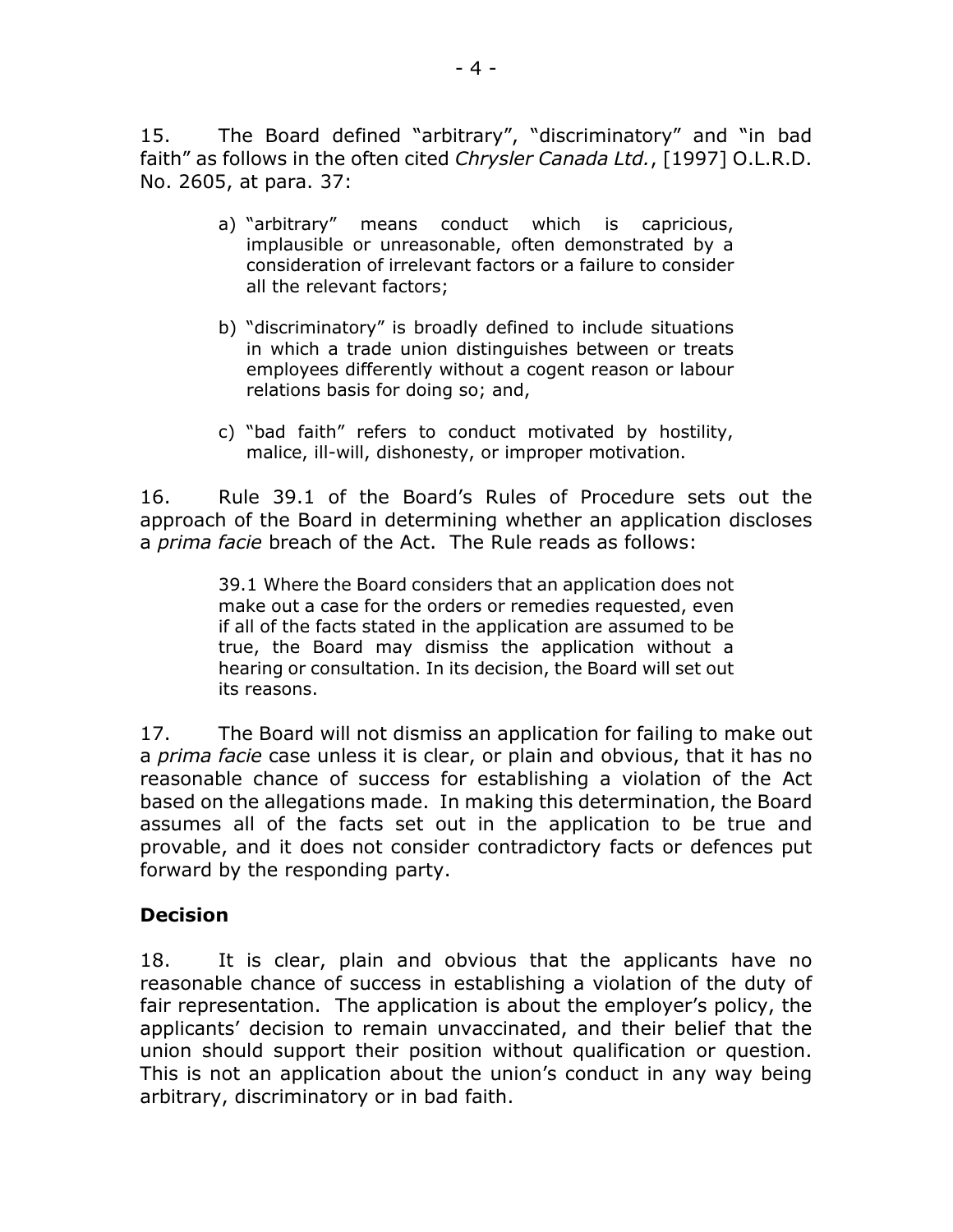19. In the application and at the consultation, the applicants asserted that the employer's policy was unfair, contrary to the collective agreement, and/or failed to provide reasonable and available alternatives. One of the applicants read a letter at the consultation which expressed her views about the vaccine and various statistics related to the vaccine. These complaints are not about the union's conduct. As this Board has previously concluded, a duty of fair representation application is about a union's conduct in the representation of its members and is "not the forum for debating or complaining about vaccination in general, this vaccine in particular, scientific studies, the government's directions, and/or a particular employer's policy*"*: *Tina Di Tommaso v Ontario Secondary School Teachers' Federation*, 2021 CanLII 132009 (ON LRB). To the extent that the applicants seek to challenge the employer's policy and/or to have the Board order the employer to change that policy or provide compensation, a section 74 complaint is simply not the right forum and those remedies are not available.

20. At the consultation, the Board encouraged the applicants to focus their submissions on the union's conduct and any remedies requested. The applicants indicated that the union's conduct to which they objected was as follows: (i) the union had not communicated sufficiently with them and/or had discouraged them from "taking action"; (ii) the union should have taken steps to challenge the policy before November 30, 2021; and (iii) the union was not taking enough action with respect to the grievance. In terms of remedy, the applicants effectively requested that the Board require the union to pursue all of their concerns more forcefully and quickly. The applicants also asserted that the union should have challenged what they allege was unfairness when the employer allowed employees with one dose extra time for compliance.

21. None of the applicant's complaints about the union establish a *prima facie* case.

22. With respect to the union's communications, the applicants have not made out a *prima facie* case that the union acted in a manner which was arbitrary, discriminatory or in bad faith. The applicants filed with their application copies of various emails, including an email setting out the message described in paragraph 9 above. The union made clear to its members the legal advice that it had received and what it had determined to do in response. The applicants clearly disagreed with the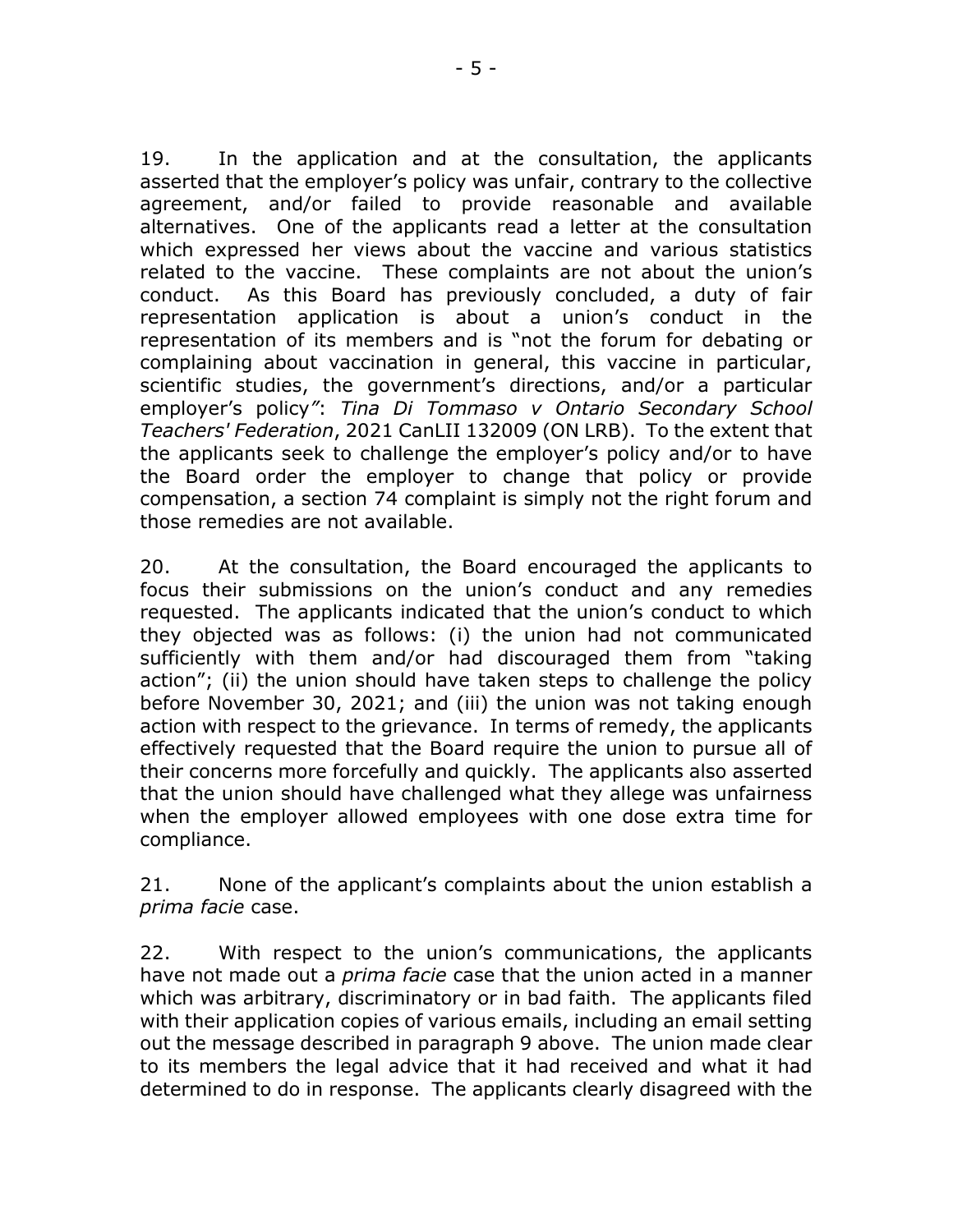union's message, and indeed may have found that message discouraging, but it cannot be said that the union did not communicate and/or was unresponsive to member inquiries about the policy. One of the applicants said that she sent an email inquiry to the union to which she did not receive a reply. Whether or not the union responded directly to each and every email, there is no doubt that the union communicated clearly and effectively with members in response to the policy. The union was not required to provide its unvaccinated members with encouragement or a rosy outlook; indeed, it was fair and prudent for the union to provide a clear and frank assessment of the situation based on legal advice received.

23. With respect to the applicant's complaints regarding the grievance filed by the union, this Board has consistently held that a union is not even required to file a grievance to meet its duty of fair representation (see, for example, *Sager v Service Employees Union Local 183*, 2001 CanLII 19278 (ON LRB) at para. 15). Accordingly, a union need not file a grievance by a particular date or process it in a particular manner, provided that it does not conduct itself in a manner that is arbitrary, discriminatory or in bad faith. As the Board has stated in *Harkin v Canadian Union of Brewery and General Workers Component 325*, 2007 CanLII 631 (ON LRB) at para. 5:

> "… Any breach of the duty of fair representation arises not from the fact that the union made a choice as to whether to file a grievance, but from the manner in which that choice was made: the facts stated in the application must allow the Board to conclude that the union has acted in a manner that was arbitrary, discriminatory or in bad faith."

24. The Board makes no determination here on whether the union was required to file a grievance. However, it should be noted that the union was not automatically required to do so and that the union was entitled, and indeed required, to consider the interests of the membership as a whole. In any event, it is simply a fact that here the union did file a grievance, albeit with the caveat that it would watch the emerging case law.

25. At the time this application was filed, none of the applicants had suffered any adverse employment consequence. A grievance was filed immediately for the applicants who were placed on unpaid leave. Moreover, there was nothing asserted by the applicants in the application or at the consultation to support the proposition that the union's decision to file a group grievance, rather than a policy grievance,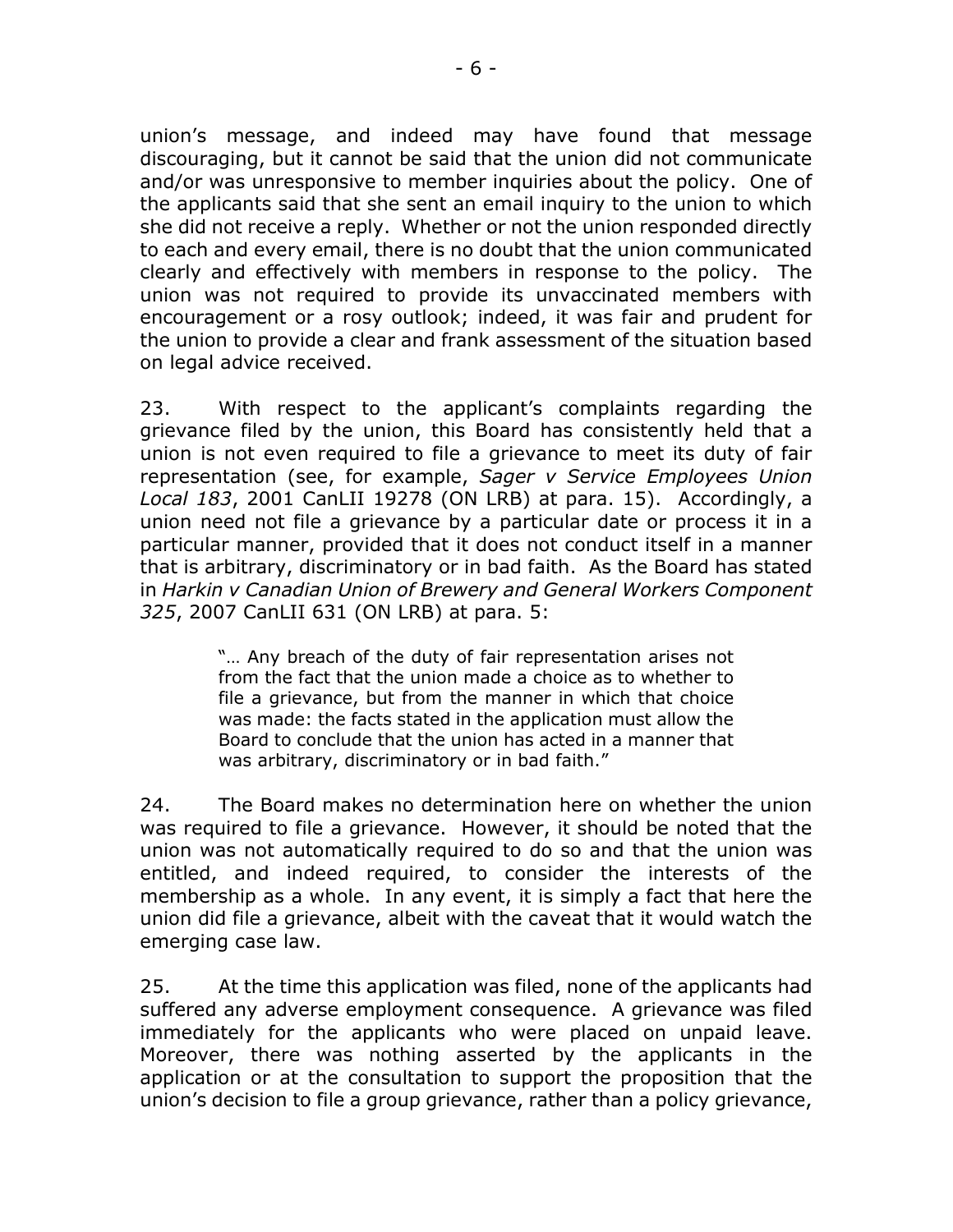was arbitrary, discriminatory or in bad faith. While the applicants clearly wanted a grievance filed sooner, they were given an opportunity to challenge the union's view that such grievance would have been premature based on the language of the applicable collective agreement. They did not do so.

26. Finally, the applicants have not asserted any basis upon which the Board could conclude that the union breached its duty of fair representation in how it is moving the grievance through the grievance procedure set out in the collective agreement. The union has indicated that the grievance will be held in abeyance, but that has not happened yet and any determination on such decision would be premature. On its face, a decision to watch "pending case law" (particularly on an emergent issue and at a time when many arbitration cases are known to be proceeding on vaccination policies across the province) is anything but arbitrary, discriminatory and/or in bad faith.

27. In terms of remedy, the applicants effectively requested that the Board require the union to pursue their concerns more forcefully and quickly, but in the absence of arbitrariness, discrimination or bad faith, this is not the type of remedy the Board will grant.

28. The Board sees no basis upon which one could conclude that the union breached its duty of fair representation vis-à-vis the applicants in not challenging the employer's decision to allow employees with one dose extra time for compliance. The union filed a grievance immediately on behalf of employees who suffered an adverse employment consequence. There was nothing further that the union could or should have done for them in that regard. The fact that employees with one dose were given additional time for compliance does not render the actions taken by the union on behalf of the applicants any less thorough. Employees who were attempting to comply with the policy, if belatedly, and employees who refused to comply with the policy are differently situated. On its face, there is nothing arbitrary, discriminatory or in bad faith in the union refusing to grieve the employer's differential treatment of these groups.

## **Additional Issue**

29. At the consultation, the applicants raised for the first time concerns about an event that was held by the union just after November 30, 2021. According to the applicants, this event was a meeting or celebration where vaccinated employees could get "swag bags". The